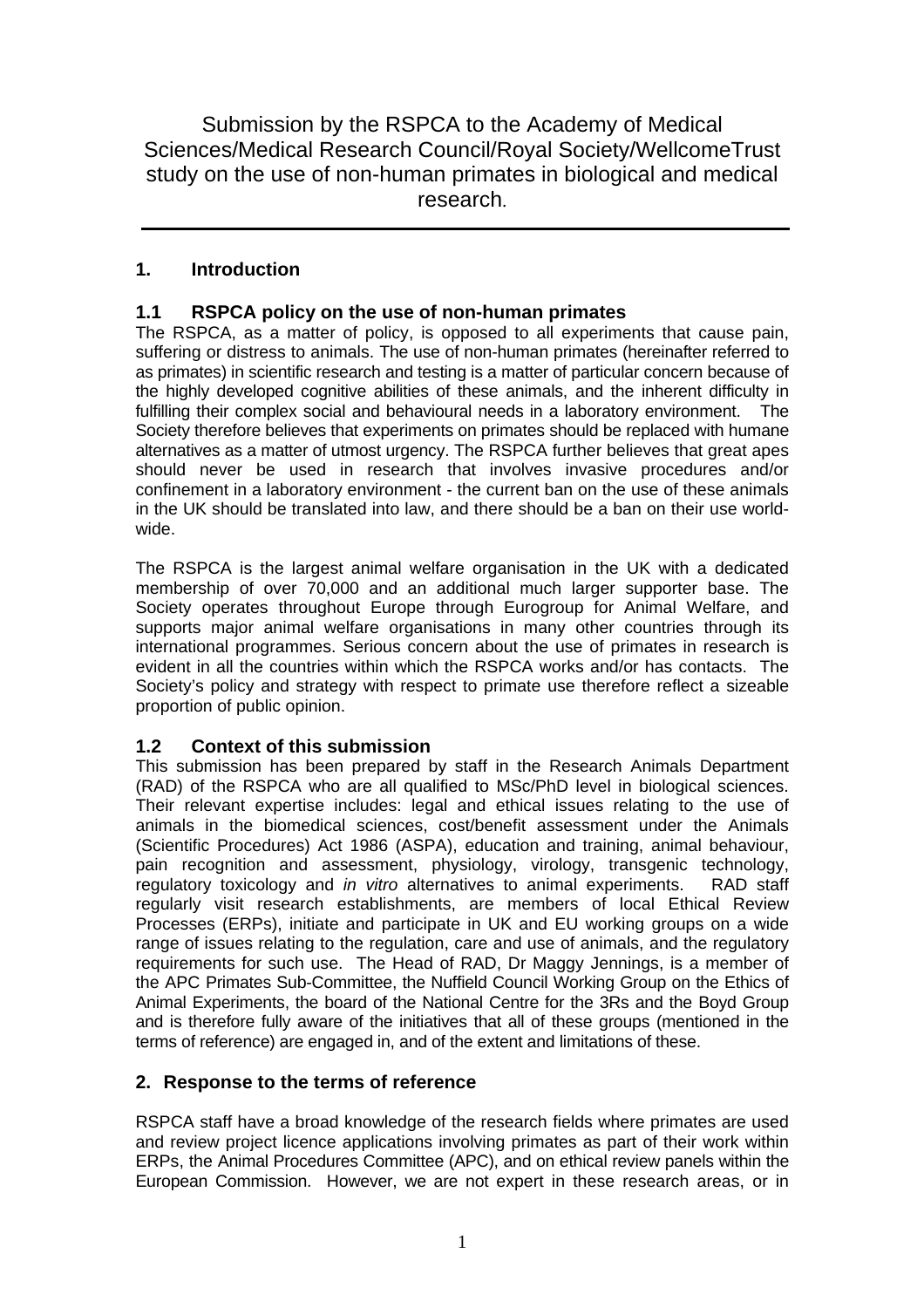alternatives other than within regulatory toxicology. We have therefore focussed on the ethical and animal welfare issues, but have also set out a number of principles that we believe are important with respect both to the scientific basis for using primates, and to their replacement with alternatives.

## **2.1 Scientific basis for primate use (terms of reference point 1)**

We welcome the statement that the analysis of the scientific need for primate use will not be performed in isolation from ethical issues, since even if a piece of research is proven to be 'valid' and have 'benefit', it may still be deemed unjustified for a variety of reasons.

## 2.1.1 Scientific basis for using primates

In most fields of research where primates are used, the scientific justification given for using these animals is their close similarity to humans which it is argued makes them 'the best model'. However, researchers using other species also argue that the animals they use are good models, and different research groups may use a variety of different 'models' to study the same problem. For example, in AIDS research there are several species said to be a 'good model' for studying human HIV (i.e. chimpanzees/HIV, macaques/SIV, cats/FIV, and SCID and transgenic mice/HIV). Why are all these necessary? What is each model used for? Do they all represent a 'valid' approach to understanding the disease or developing a cure? Do they each provide *useful and clinically relevant* information? What would be the real consequence if some of this work were not done? Is there adequate sharing of information between groups? Is the knowledge from each group consolidated and applied? How far is the development of a new model in itself a scientific goal? We are not convinced that these questions are adequately considered, and we would hope the Working Group will be examining these points *in detail* for every area of primate use, rather than accepting that this is an inevitable consequence of the similarity of human and nonhuman primates.

We also ask the Working Group to consider whether there is a sufficiently well thought out strategy for dealing with particular human diseases or pathologies which takes account of, and minimises, animal use. Experiments on primates can deliver knowledge but at a considerable price for the animals, and this may not be the only or best approach to a human health problem. The RSPCA is frequently told that industry and funding bodies would not fund research that was not scientifically valid and necessary, that scientific peer review ensures that this is the case, and that the scientists engaged in research are able to judge the validity and necessity of their work because of their expertise in the field. However, all of these individuals and groups are likely to have a mind-set predetermined by their experience of research carried out on specific animal models. Those involved directly with a proposed research programme, whether as funders, regulators, or the scientists themselves, may be too close to (and dependent upon) the research, or have too much of a vested interest, such that they are neither willing nor able to challenge the 'traditional' animal model approach.

We ask the Working Group to explore how often peer review panels of research funding bodies sit back and really think creatively about whether there is an alternative approach to a scientific problem (note this is different from a replacement alternative to a particular experiment, such as a cell culture). Furthermore, how often do regulators pause to consider the validity of the tests they require for risk assessment – despite the fact that this should be their responsibility? The RSPCA believes these decisions should not be the exclusive province of the Home Office in assessing project licences or of scientific peer reviewers. A more flexible, (and therefore probably of necessity independent), element in the decision making process is essential.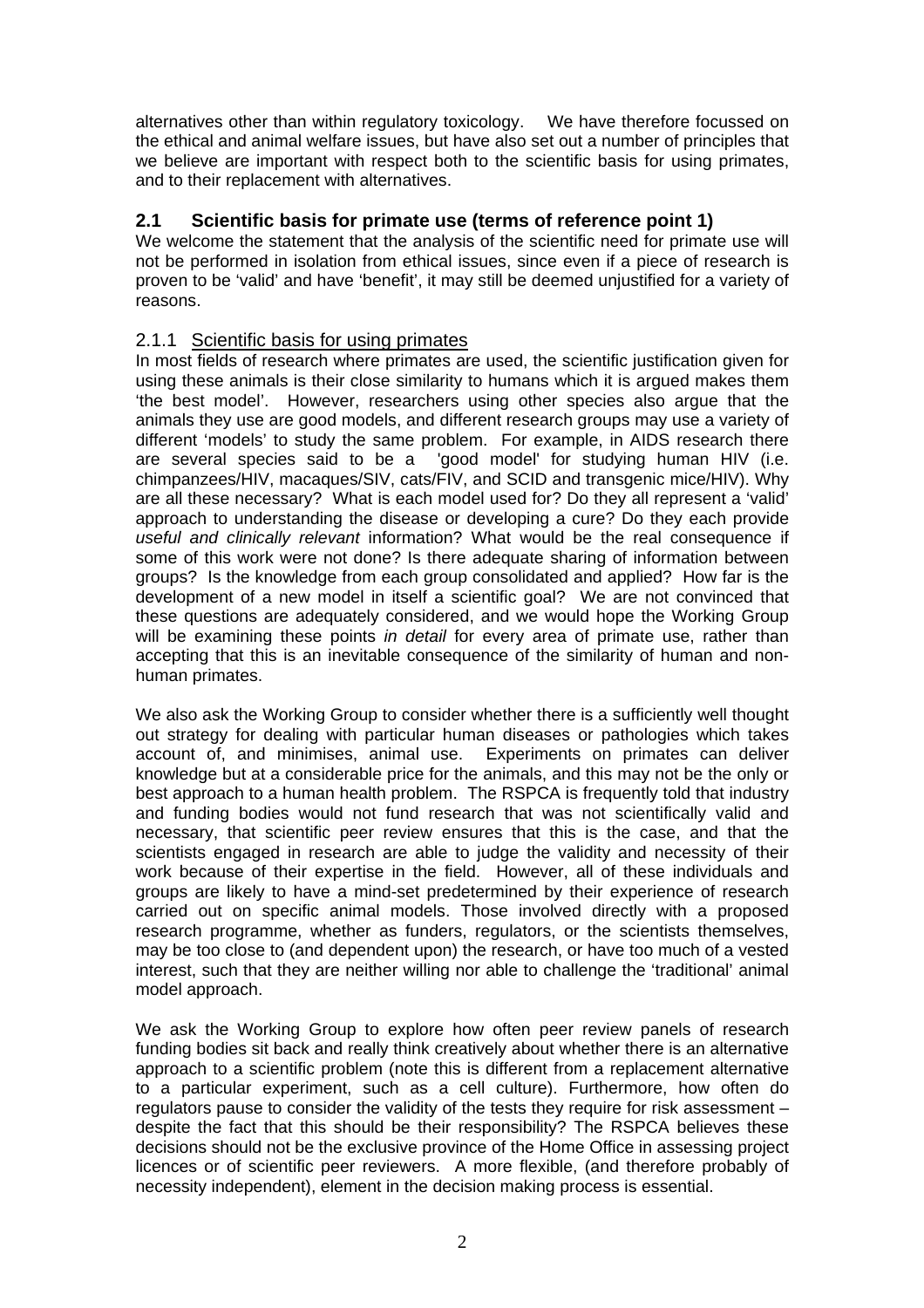In our view, scientific 'tradition' plays far too great a role in determining the approach to a scientific question and the research methods employed (including choice of species and techniques). It seems that the immediate response to any scientific problem is to create an animal model to try to answer it, because this is the way research in the life sciences has traditionally been done. The RSPCA believes that there is a need for far more innovative, creative, flexible and challenging thinking in research and toxicity testing in general with regard to the choice of method and the approach to asking and answering scientific questions. This necessitates a reconsideration of the way that science is taught and the way that students in the biomedical sciences are taught to think.

### 2.1.2 Some ethical questions regarding 'medical benefit'

It is argued that the public supports research on animals, including primates, when this is for medical benefit. However, there are many different 'publics' and no doubt many different definitions of medical benefit. A brief review of the uses of primates in research shows that they are often used to sort out problems that humans bring upon themselves, or to study non-life-threatening conditions, or to satisfy human aspirations and opportunism. Thus, they are described as 'ideal models' in anti-terrorism research programmes, studies of drug addiction, fertility, contraception and menopause research, in space research, and in the development of artificial intelligence systems including robotics.

This research is not just about curing serious diseases - there are economic, political, and competitive drivers. It is also about enabling people to indulge themselves and not accept the consequences. There is an entirely different ethical dimension to transporting primates across the world, confining them in laboratories, causing them pain, suffering and distress, and finally killing them, in order to study conditions that humans inflict upon themselves or for financial gain. The position of the public on this issue has not, to our knowledge been sought.

Public support for animal experiments means very little unless people are well informed on all the relevant issues. Surveys of public opinion offer very simplistic choices based on minimal information, and thus the public cannot properly weigh the harms to animals against the benefits to form a considered view. The benefits are always presented in very general terms and focus on curing obviously serious medical problems such as Parkinson's disease or Alzheimer's. The costs to animals are usually described in terms of involving only 'mild' procedures, carried out under high standards of husbandry and care. This is an extremely sanitised version of the true nature, level and duration of suffering (see section 2.4). There is little meaningful information within the public domain about what animals really experience.

### **2.2. The UK and global capacity to undertake primate research (terms of reference point 2)**

Point 2 of the terms of reference refers to the intention: "*to assess the nature and implications of recent and prospective changes in the UK and global capacity to undertake primate research*". It is not clear what the study intends to 'assess' in this respect, e.g. whether it refers to the availability of primates, research infrastructure including facilities and expertise, or funding, or why this point has been included. These were the themes that ran throughout a workshop exploring the need for Rhesus monkeys in research, held in the USA in [2](#page-2-0)002<sup>1</sup>. The primary concern demonstrated at that workshop by primate users seemed to be whether they could access sufficient numbers of animals to supply an apparently increasing research demand, and at what

 $\overline{a}$ 

<span id="page-2-0"></span> $<sup>1</sup>$  Rhesus monkey demands in biomedical research. A workshop report prepared by the Research</sup> Resources Information Centre, Bethesda, MD 20814-3015. April 2002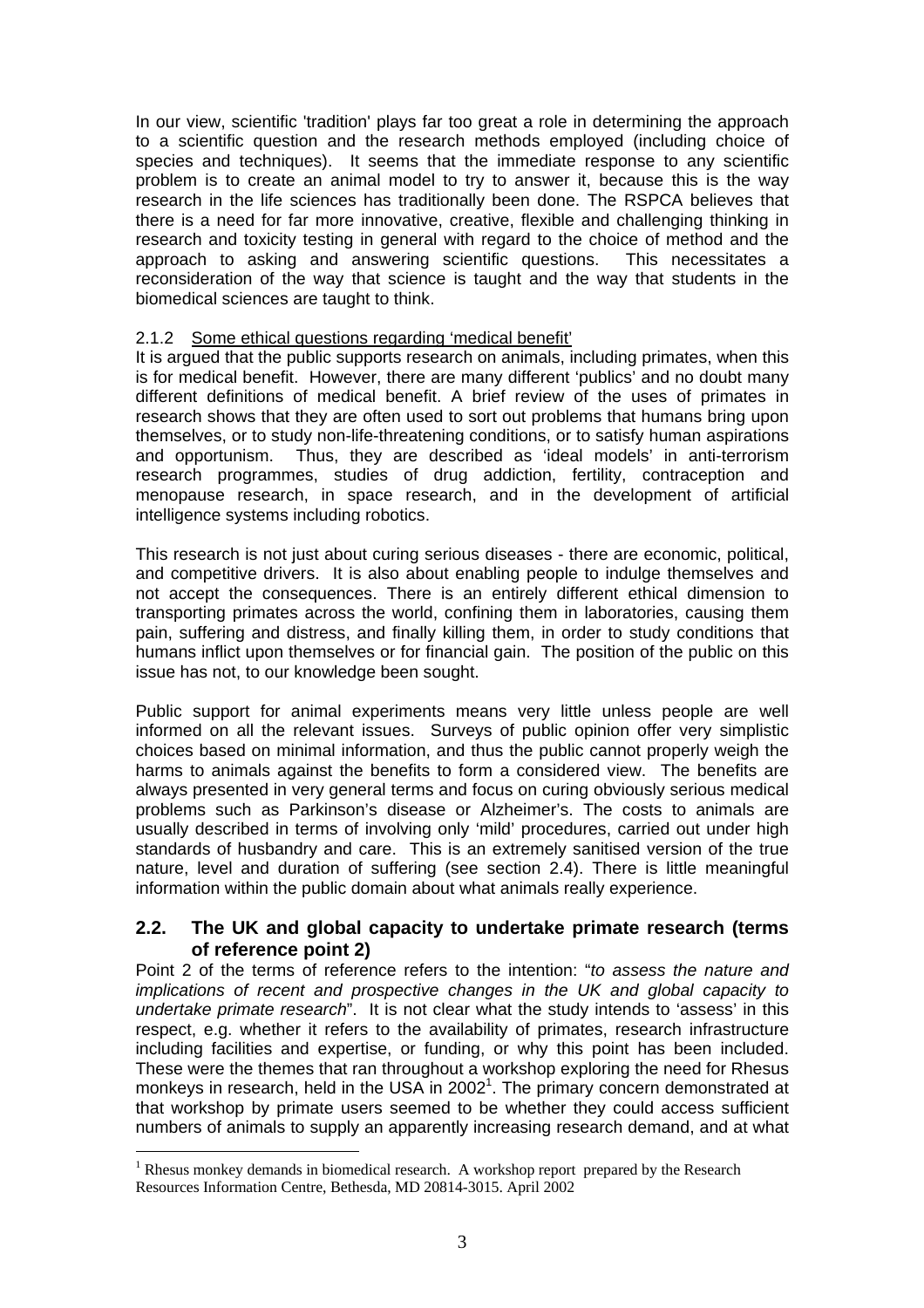financial cost. There was no mention of the serious animal welfare and ethical concerns, and the concept of alternatives seemed only to apply to developing models using alternative primate species rather than alternatives to animals per se. The RSPCA would be dismayed if a similar approach was repeated within this working group and would vigorously oppose any attempt to justify an increase in the availability or use of primates for research. The Society believes that, rather than worrying about whether primates will continue to be available, researchers should be more actively engaged in seeking ways to avoid the use of these animals.

It would have helped those asked to submit evidence if the purpose of 'point 2' had been explained. We will just outline our concerns on two issues, which we believe this point should cover – welfare aspects of the supply of primates, and training of staff caring for or using animals.

### 2.2.1 Supply

The RSPCA has many serious concerns about the acquisition of primates. These were described in the Society's report 'Counting the Cost', published in 2001<sup>2</sup>. Although the report was published four years ago, the concerns with regard to the continued use of wild caught animals as breeding stock, early weaning, barren, unenriched environments, long distance transport, and pre-export 'conditioning' still stand <sup>[3](#page-3-1)</sup>. Indeed, 'conditioning' primates by housing them singly for long periods in tiny cages is one of the most inhumane practices the Society has identified. We fail to see how any researcher who believes they care for their animals' welfare can obtain them from sources that carry out such practices.

In our view, animals should be obtained from well resourced centres that do not capture animals from the wild, have good environmental enrichment programmes, wean at a minimum of 12 months (18 months for breeding animals), do not isolate and/or confine animals for conditioning purposes, and have sufficient well trained and experienced staff. Centres should also be as close to the place of use as possible to minimise transport stress.

### 2.2.2 Staff training

 $\overline{a}$ 

Reducing the suffering and improving the welfare of primates used in research requires staff to have a good understanding of the animals they care for, use, or require to be used, such that they can appreciate the impact of all aspects of the animals' lifetime experience. This requires special knowledge and practical skills and the RSPCA believes that current training is inadequate in this respect. A scientist can be an expert on primate 'models' of HIV, but have very little understanding of the *nature* of the primates he or she uses. The need for training and Continuous Professional Development (CPD) in a relevant scientific discipline may be taken for granted, but the need for training relating to the animals may not, even though good animal welfare is a prerequisite for good science. The accredited Home Office modular training is much too brief and in any case is only *an introduction* for prospective personal and project licence holders – a point made by the APC Education and Training Sub-Committee (which Dr Jennings chairs) in its current review of modular training. There are a very limited number of primate specific courses, but again these are short, and not everyone who needs them attends.

<span id="page-3-0"></span><sup>&</sup>lt;sup>2</sup> Counting the cost: welfare implications of the acquisition and transport of non-human primates for use in research and testing. Mark J Prescott, RSPCA. (2001)

<span id="page-3-1"></span><sup>&</sup>lt;sup>3</sup> Note that the APC Primate Sub-Committee is considering the acquisition of primates, including the recommendations in the RSPCA's report.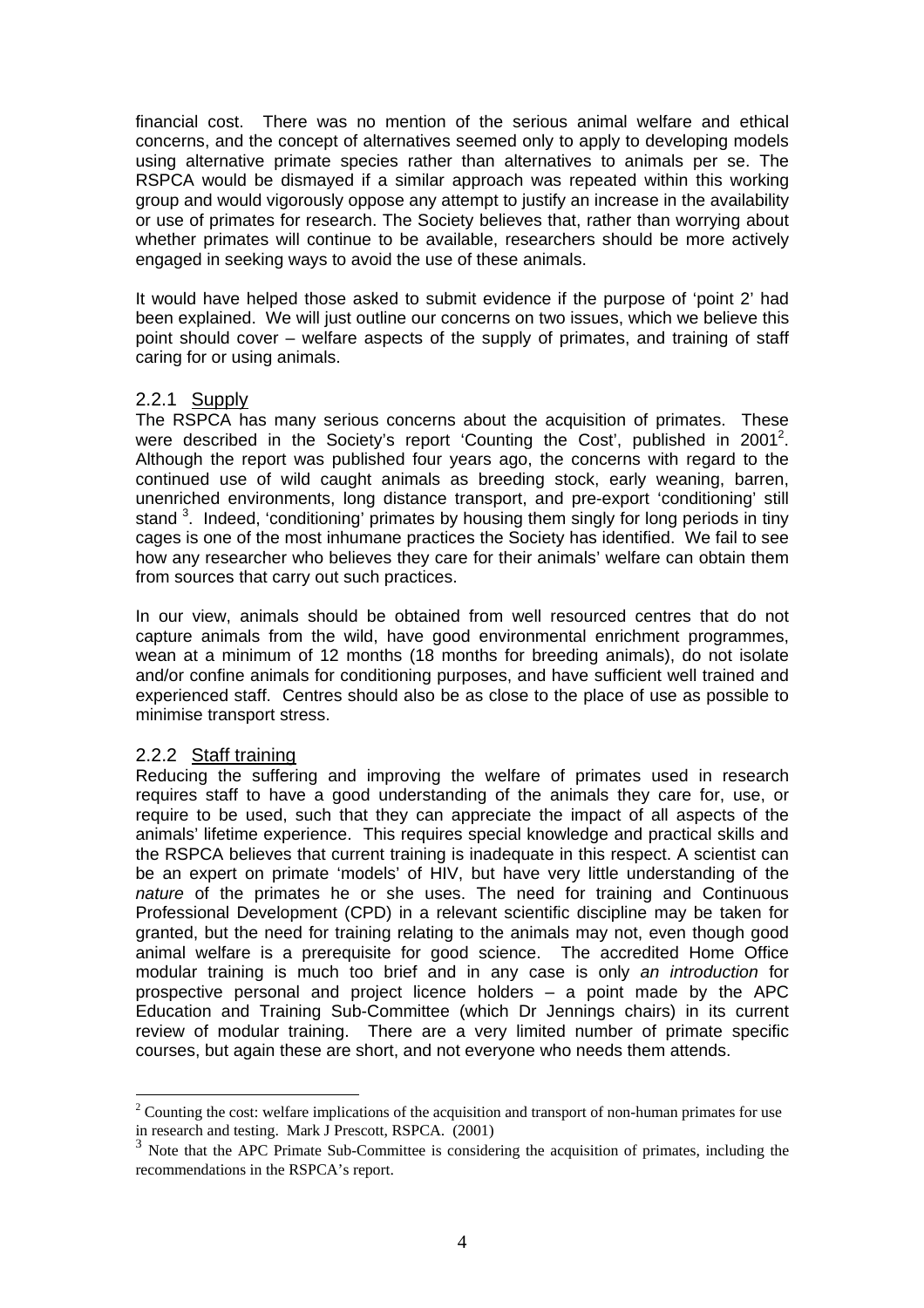The importance of appropriate *primate-specific* training for *all* relevant categories of staff needs to be more widely accepted within the scientific community and time and resources must be allowed for this. Training courses need to be further developed and adequately resourced with sufficient availability for the different categories of staff that need them.

## **2.3 Alternatives to primates (terms of reference point 3)**

The RSPCA believes that replacing and/or avoiding primate use should be accepted as a legitimate goal by government, industry and the scientific community and that a systematic and focussed strategy should be developed for achieving this. The Society is not alone in this respect. For example, the APC has the minimisation and eventual end of primate use and suffering as a stated goal  $4$ , and the recent Nuffield Council report on The Ethics of Animal Experiments <sup>[5](#page-4-1)</sup> states that "...there is a moral *imperative to develop as a priority scientifically rigorous and validated alternative methods for those areas in which replacements do not currently exist"*. Although this is a statement about replacements generally, it clearly includes primates.

There are a number of technologies that have great potential for replacing experiments on primates and a very useful list of examples has been provided by The Dr Hadwen Trust in its submission to the Working Group. The RSPCA supports this approach and so will not repeat the same information in our submission to save space.

Additional resources need to be targeted at developing and validating (where necessary) humane alternatives, maintaining the focus on *replacing animals* rather than just developing and applying technologies. The RSPCA also stresses the importance of evaluating whether there are alternative ways of approaching research goals that will enable primate use to be avoided without needing to develop direct replacement alternatives.

## **2.4. Animal welfare issues and application of the 3Rs (terms of reference point 4)**

Primates have a high level of cognitive development; they have intricate social relationships and behaviours; and they interact with their environment in a complex way and at many different levels. They engage in imaginative problem solving and exhibit a range of emotions. In short, they are very close to humans, a fact the users of primates argue make them ideal 'models' for research. However, this also makes them able to suffer like humans with respect to both physical *and* mental suffering (for example, they have been used to model depression and anxiety). Confining animals that would normally live in a very large home range in, at best, a small room and, at worst, a large metal box in which they can only take a few steps in any direction, must have a significant adverse effect on their welfare. Other aspects of the lifetime experience of the animals, particularly where they have no control of the environment, the situation or social grouping, also causes suffering <sup>[6](#page-4-2)</sup>. The supply, transport, husbandry, identification, restraint, and euthanasia of primates thus all compound pain and distress associated with experimental procedures.

 $\overline{a}$ 

<span id="page-4-0"></span> $4$  The use of primates under the Animals (Scientific Procedures) Act 1986, analysis of current trends with particular reference to regulatory toxicology. Home Office. (2002)<br><sup>5</sup> The ethics of research involving animals. Nuffield Council on Bioethics. (2005)

<span id="page-4-1"></span>

<span id="page-4-2"></span> $6$  See for example: The welfare of non-human primates used in research. Report of the Scientific Committee on Animal Health and Welfare, European Commission, Health and Consumer Protection Directorate-General. (2002)